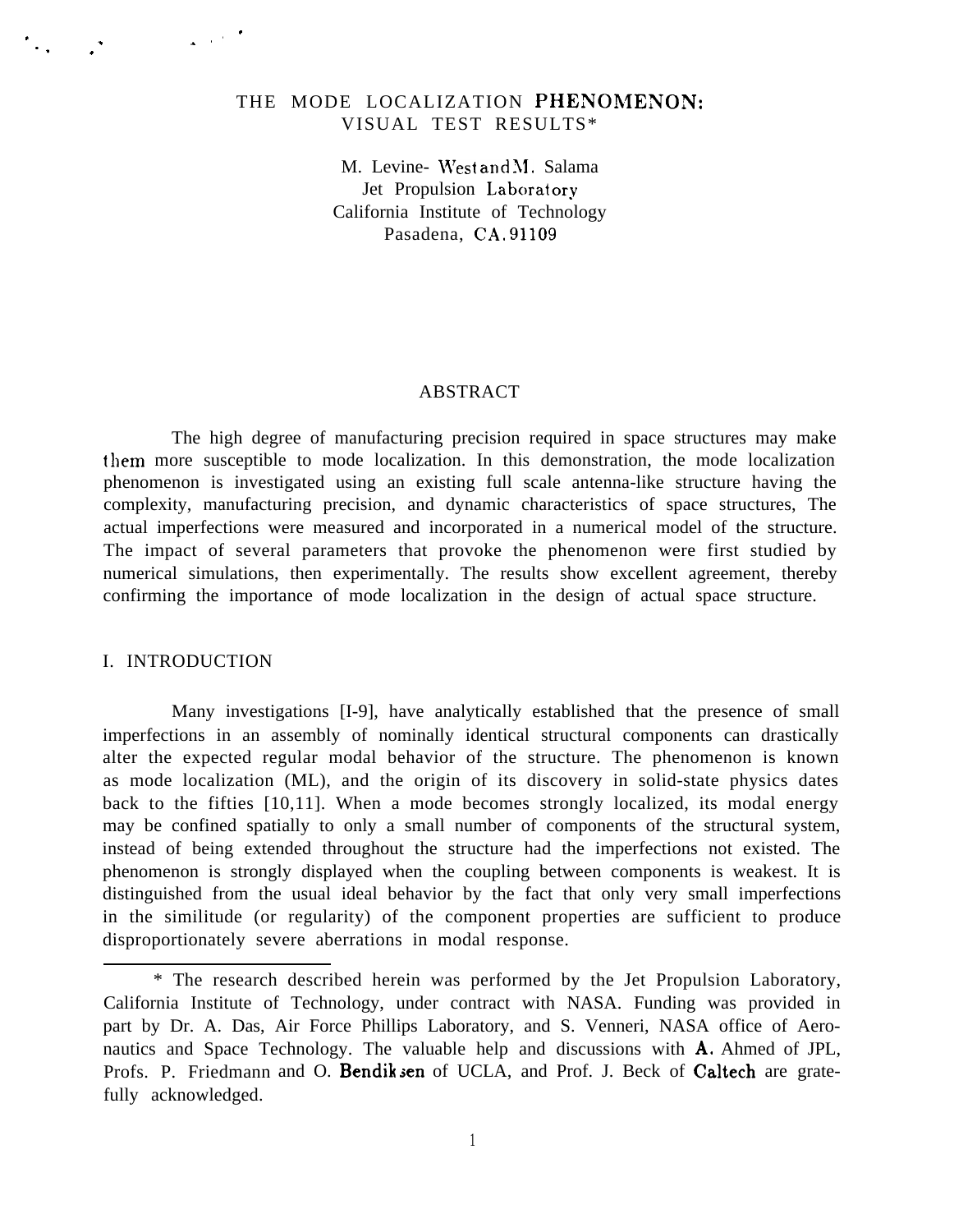Previous investigations have also given insight into understanding the physical phenomenon by demonstrating it on specially designed laboratory experiments. with cont rolled amounts of imperfections and coupling parameters jl ,2]. In these experiments, the test articles and scope had to be intentionally simple but revealing. In other experiments  $[12]$ , observations were made with regard to the effect of small variations in properties on the deviation from ideal mode shapes - although the effects were not attributed at the time to NIL. Questions still remained as to: (a) whether the phenomenon can be shown to manifest itself in a non-trivial degree in a realistic structure having the degree of geometric complexity, manufacturing precision, inter- component coupling, and dynamic characteristics of space structures; and (b) what is the predictive accuracy of simple finite element model-based numerical simulation of the phenomenon. These questions provided the motivation for the laboratory investigations reported herein. Space structures such as astronomical telescopes and reflectors must be built to a high degree of precision. But as the rnanufact uring tolerances are made small, but practically never null, the degree of imperfections may be brought to within the small perturbation domain where localization is most influential. In the present work, the test article is an existing flexible twelverib antenna-like structure (Fig. (1 )), which was originally designed to simulate a space reflector to be used for demonstrating adaptive control laws, shape control, and model identification experiments [13]. Existing imperfections in the test structure were not altered during testing. But a number of other parameters that can provoke ML, such as inter-rib coupling stiffness and excitation levels, were varied.

The focus of this paper is on the visual demonstration of ML; in the belief that such a demonstration can provide a deeper appreciation of the nature of the phenomenon and how it manifests itself in realistic structures. Extensive descriptions of the test structure, instrumentation used, data acquisition system, analytical theory and results, as well as test procedure and graphical presentation of test results are given in [14].

#### II. THE MODE LOCALIZATION PHENOMENON

.

 $\cdot$  .

Previous investigations have shown the effect of small imperfections on the modal response of weakly coupled periodic or cyclic structures. Such structures may include multiple-span beams, trusses and platforms consisting of repeated bays, and antennas consist ing of repeated sectors. The analytical studies of Cornwell and Bendiksen of the localization in a large space reflector [3-5] inspired the present experimental investigation. In this section, we give a brief description of the phenomenon and outline qualitatively the impact of the parameters that provoke it.

The modes of a structure assembled in a periodic or cyclic array of nominally identical components cluster in many groups or bands. Within each band, the number of modes is equal to the number of identical components forming the structure. Also within each band, the individual components deform with the same mode shape and magnitude, but with a phasing dictated by the mode **nur aber** within the band. In general, the first mode of any band is characterized by all components moving in phase, while the last mode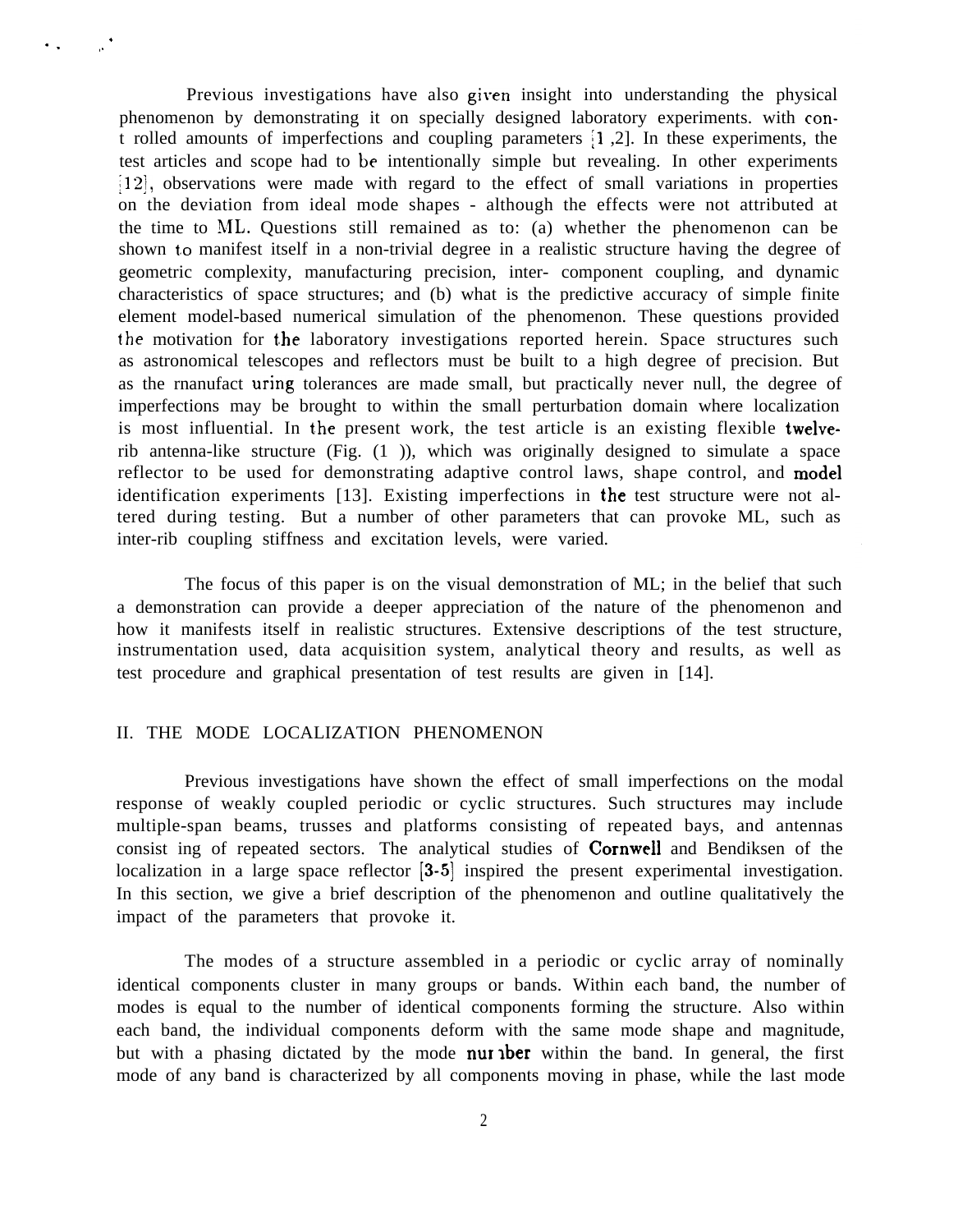of the band is characterized by all components moving  $180^\circ$  out-of-phase. If the components are hypothetically identical, the modes within each band become degenerate. However, any small imperfections in properties, geometry or boundary conditions annihilate the modal degeneracy, but spawn pairs of closely spaced modes.

., . .

Imperfections can cause certain modes to "localize". Modes that localize exhibit pronounced deviations from the regular pattern described above, had the structure been perfect. Under certain conditions. very small imperfections can cause the modal deformations to become spatially confined (or localized) to a single component, instead of being ext ended throughout the entire structure. For the antenna structure in Fig. (1), let  $\phi_i(x)$ designate the modal deformation at location  $x$  along rib i. .4 good measure of the degree of localization is provided by the ratio  $\Lambda_i(x)$ , between the modal deformation of the imperfect structure to the modal deformation of the perfect one, where each of the modes are normalized to unity [3]:

$$
\Lambda_i(x) = \frac{\phi_i(x)_{\text{imperf.}}}{\phi_i(x)_{\text{perf.}}}
$$
\n(1)

.4 mode is considered localized if  $\Lambda_i(x) < 0.1$  for all x and i. The more the deformation is confined to a particular component, the stronger is the degree of localization, and the smaller  $\Lambda$  becomes.

.4 mode does not localize suddenly [9]. The strength of localization depends on a number of paramet rs. Important among these are the type, amount and mixture of imperfections, the number of components forming the system, the degree of coupling between components, and the level and pattern of exciting forces. The imperfections can be in dynamic properties, geometry, boundary conditions, or any combination thereof. However, the net effect must amount to no more than  $5\%$  perturbation in the resultant frequency of vibration in order to clearly distinguish the severe ML behavior from the usual but more benign dynamic behavior.

.4 useful measure of the degree of coupling between components, the number of components, as well as the modal density within a band has been suggested by Bendiksen [3]. For the **jth** band, the modal bandwidth  $\Delta \lambda_j$  is defined by:

$$
\Delta \lambda_j = \frac{\omega_{max,j}^2 - \omega_{min,j}^2}{\omega_{min,j}^2}
$$
 (2)

where  $\omega_{max,j}$  and  $\omega_{min,j}$  are the upper and lower frequencies of band j. For a system of single degrees-of-freedom,  $\Delta \lambda_j$  increases proportional to the coupling stiffness [5]. Weaker inter-component coupling gives rise to narrower bandwidths and therefore, higher modal density within a band. The narrower the bandwidth, the more sensitive to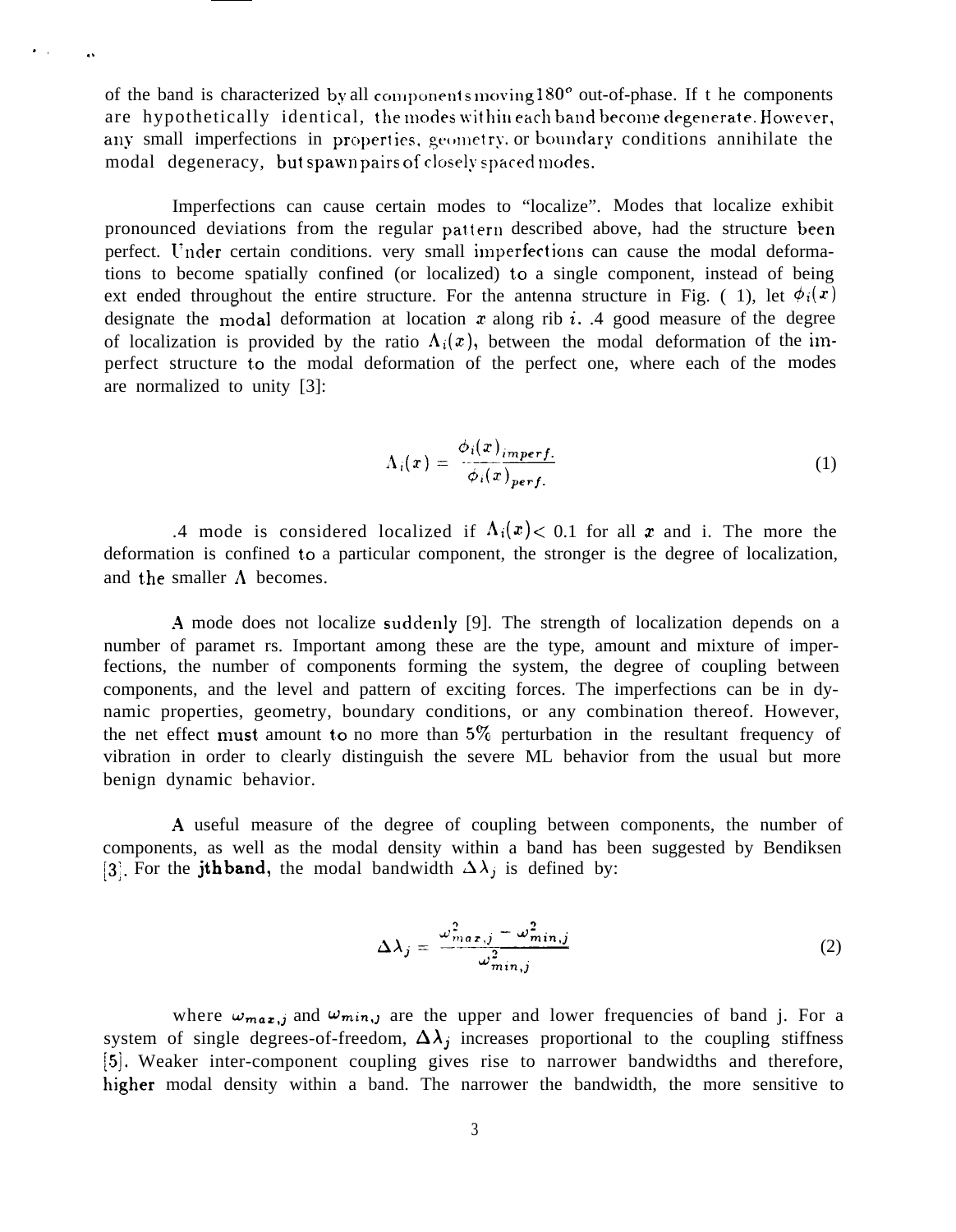localization are the modes within it, especially those modes located at the edge of the band [5,9]. It has also been shown numerically that  $\Delta\lambda_j$  decreases with increasing band number j. and that higher bands are more likely to localize. The degree of ML also increases with increasing number of components in the system. Thus localizat ion is more likely to occur in structures composed of many imperfect components than in ones with the same imperfections but composed of fewer components.

#### III. EXPERIMENTS

. . . .

#### 1. Test Set-up:

The importance of the demonstration reported herein is that it has been implemented on an existing structure which posseses similar dynamical properties and manufacturing tolerances as those of space structures. The first part of the video gives overall and close-up views of the structure. It simulates a space reflector antenna consisting of  $s\nvdash ll$  " twelve flexible ribs  $(0.233 \text{ cm thick}, 7.62 \text{ cm wide}, 2.25 \text{ m long})$  which are clamped to a 1.22 m diameter central hub. The ribs are coupled together circumferencially by two  $\frac{1}{2}$ rings of constant-force wire-spring assemblies that simulate the coupling effect of an RF reflective mesh used in real antennas. Varying the inter-rib coupling tension is equivalent to varying the wire-spring stiffness. This is implemented by turnbuckle mechanisms that allow inter-rib tensions from 0.56 N to 44.48 N. In the nominal configuration, the wires of the inner ring are tensioned to  $4.45 \text{ N}$ , and those of the outer ring are tensioned to  $2.22$ N, To prevent excessive deformation of the ribs due to gravity, two levitator assemblies are used to suspend each rib at two locations so as to minimize the rms gravitational  $\frac{2\pi i}{l}$ . 3 deformations. Each levitator assembly consists of a 15.24 cm diameter ball-bearing pulley and a counter weight that cables around the pulley and attaches to the rib. The ribs are allowed to deform by up to 40.0 cm. In addition to its own weight, each rib carries nine evenly spaced masses along the length (each 33 gin).

Each rib can be excited by one of twelve rib-root force voice-coil actuators which react against a mount rigidly clamped to the hub. The ribs can be excited out-of-plane  $5h/1.4$ individually, all twelve at a time, or with any combination in between. Phase shifts between the ribs can also be introduced in the excitation forces. The out-of-plane displacements are measured along the ribs at the inner and outer coupling wire locations by twenty-four 12-bit optical encoders which are nested into the twenty-four pulley rot at ion shafts. The measured displacements are accurate to within 0.254 mm.

The data recorded from the twelve force actuators at the rib-roots and the twentyfour optical encoders measuring the displacement time-histories at two points along each rib, are used to identify the modal properties of the structure. The software "MODE-ID"  $[15]$ , was used to identify the modal frequencies, damping, mode shapes, and Participation factors from the measured displacement response time-histories.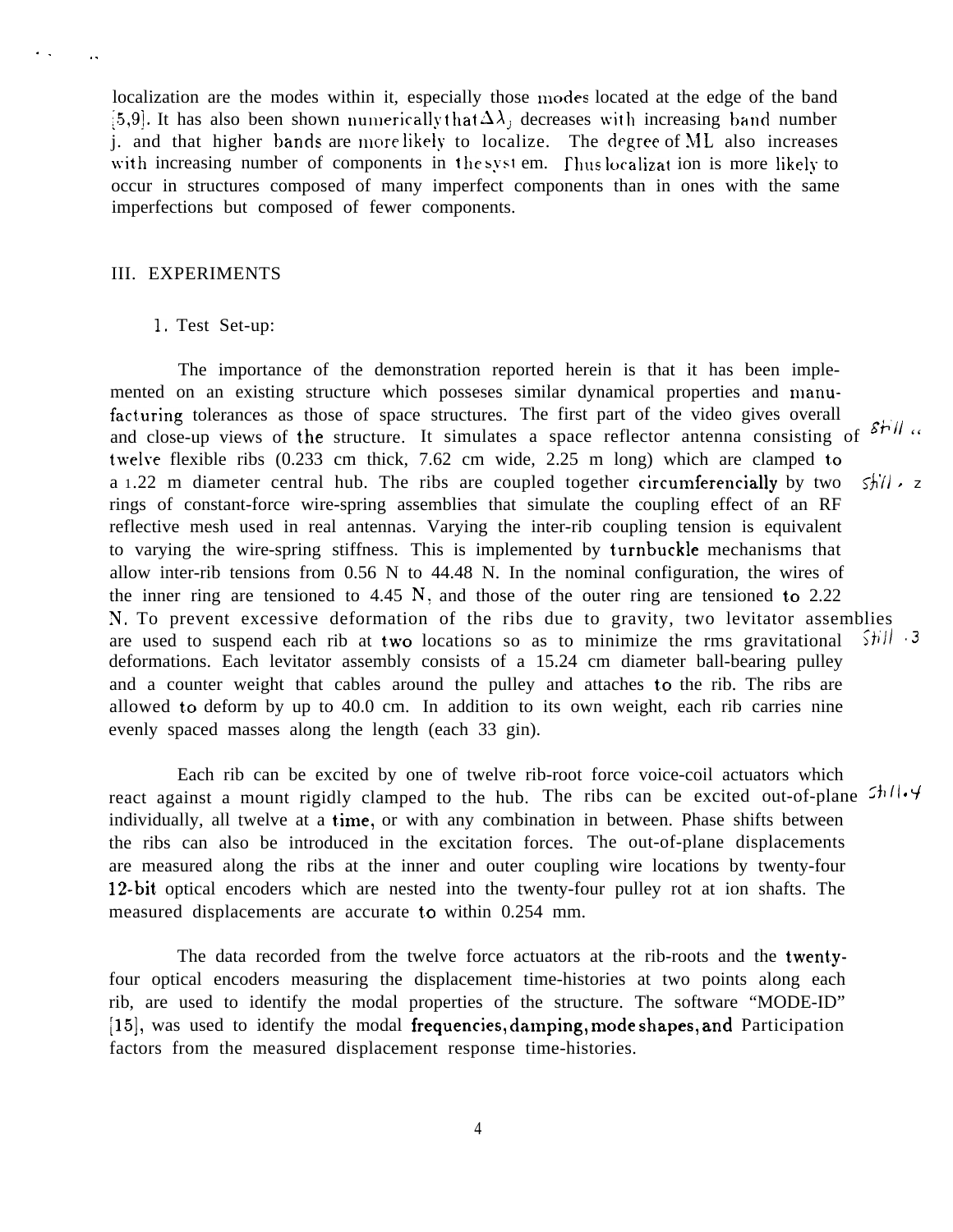#### 2. Numerical Simulations:

. .

To investigate the conditions under which the test structure may be susceptible to localization. a simple finite element model of the structure was constructed, Fig. (2). Each rib was modeled by ten identical beam elements (six d.o. f. per node), and each tension wire was modeled by two purely tensile elements. Each pulley mechanism is modeled as a rigid body whose rotational motion is driven by the pulley rotational inertia and counterweight inertia. The pulley has one rotational d.o.f. which is constrained to correspond to the out-of-plane displacement d.o. f at the rib attachment. Geometric stiffness arises due to the inter-rib tension, which is introduced in the model as enforced change in the wire length. Since the inter-rib coupling could be accurately adjusted using the turnbuckle, no coupling imperfections were assumed in the model. Imperfections in the structural dimensions (e.g. thickness, width of each rib) were measured directly wherever possible. Measured variations in the counterweight masses and inferred rib densities were less than 5%. Since friction and stiction in the pulleys are almost. impossible to model, the damping was equivalently incorporated into the inertia of the pulleys. Values of the pulley inertias were adjust ed from their nominal values by mat thing the numerical modal frequencies of each rib to the experimental frequencies obtained by testing the ribs individually without any coupling wires.

Using the model described above, the structure was analyzed in a number of configurate ions where variations were introduced in the inter-rib coupling tension and in the exciting force patterns and levels. More details are given in [14]. First, a modal analysis of the "perfect" structure (i.e. all ribs identical) was performed with coupling set at the nominal tension of 4.45 N in the inner ring and 2.22 N in the outer ring. The results are summarised in Table (1) for the first 24 modes comprising the first two bands. According to Eq. (1), the width of the first two bands is respectively,  $\Delta \lambda_1 = 1.13$ , and  $\Delta \lambda_2 = 0.052$ . In modes of the first band, all ribs deform in the first cantilever bending mode with a phasing that ranges from 0° to 180°. In modes of the second band, all ribs deform in the second cantilever bending mode with a phasing that ranges from  $0^{\circ}$  to 180 $^{\circ}$ . According to the ML theory (Sec. II), modes of the second band are more susceptible to localization.

Second, a modal analysis of the structure with the measured imperfections was performed, again with the nominal inter-rib coupling. The resulting frequencies of the first 24 modes are also listed in Table (1). Here the bandwidth of band-l and band-2 are respectively,  $\Delta \lambda_1 = 1.19$  and  $\Delta \lambda_2 = 0.11$ . In Fig.(3) the first mode of each of band-1, and band-2 is shown, where the solid and dotted lines represent the undeformed and the deformed shapes, respectively. Mode- 1-ban d-1 show very slight irregularity in rib deformations over the expected uniform umbrella shape, while mode- l-band-2 shows deformations that are noticablly localized in ribs #5 through #12. The numerical results (not shown ) also predict strong localization in mode-12-band-2 (the last mode in this band), where the deformation is confined primarily in rib #10. Intermediate modes exhibited only s-mall irregularities.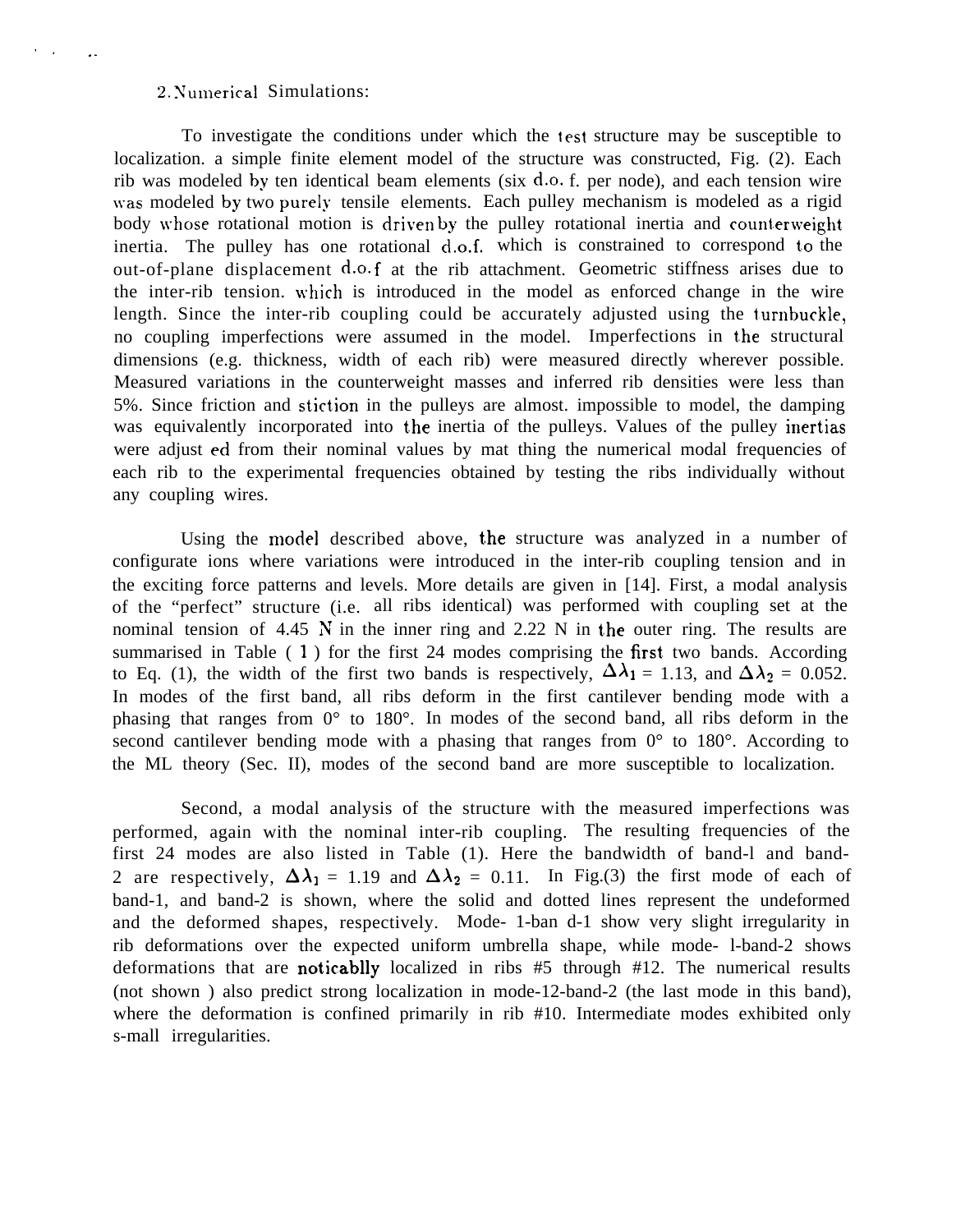In addition to the nominal inter-rib coupling tension, other couplings analyzed included:  $1/10$ ,  $1/4$ ,  $1/2$  of the nominal coupling, and 2.3.4. and 10 times the nominal coupling. Table (2) summarizes the frequencies of selected modes in band-1 and band-2. The following observations emerge from the coupling sensitivity analysis:

- a. The modal bandwidth  $\Delta\lambda_j$  decreases and the structure's susceptibility to \lL increases as the band number increases and as the coupling tension decreases. For the reflector structure under consideration. bands wit h  $\Delta\lambda_i$ . 0.5 are not sensitive to ML. Thus, mode-l -band-1 should not be expected to localize, but mode-1-band-2 and higher modes should localize.
- b. .4s the coupling tension decreases, the coupling stiffness becomes negligible relative to the rib stiffness, and the frequencies within a band become more closely spaced. For coupling tension less than half the nominal, the frequencies within a band become practically indistinguishable. For testing purposes, this means that extracting the modes of the antenna from the time- histories will be more intricate as the coupling is decreased.
- c. Inspection of the mode shapes for 1/10 of the nominal coupling reveals that for band-1, only mode-1 and mode-12 at the edges of the band are found to localize weakly. Although intermediate modes are irregular, they are relatively extended. However, for this same configuration, all modes of band-2 are stongly localized and the deformations are mostly restricted to a single rib. Again, as the inter-rib coupling tension is increased, localizat ion effects decrease. When coupling is increased to 10 times the nominal values, all modes of the first two bands become fully extended. The only difference between the perfect and the imperfect structures is that the modes of the perfect one are degenerate, while those of the imperfect one are well-separated.

# 3. Test Results:

A number of preliminary tests were first performed (not shown in video). These included: ( 1 ) Single uncoupled rib tests to measure and identify the imperfections, monitor the damping in the pulleys, quantify the modal frequencies and damping, and update the numerical model of each rib. (2) Sine-sweep tests to identify the lower and upper bounds of the first two bands for the entire structure in the nominal inter-rib coupling configuration. (3) Sine-dwell tests to select the modes to be examined for ML, select suitable excitation force pat terns and magnitudes, and tune the dwelling frequency depending upon the interrib coupling level. Descriptions and results of these tests are detailed in [14]. From the numerical simulations and preliminary tests, two modes were targeted to demonstrate the ML phenomenon. These are (a) the first umbrella mode (i.e. mode-l-band-1) where all ribs deform in-phase in the first cantilever bending mode, and (b) the second umbrella mode (i.e. mode-l-band-2) where all ribs deform in-phase in the second cantilever bending mode.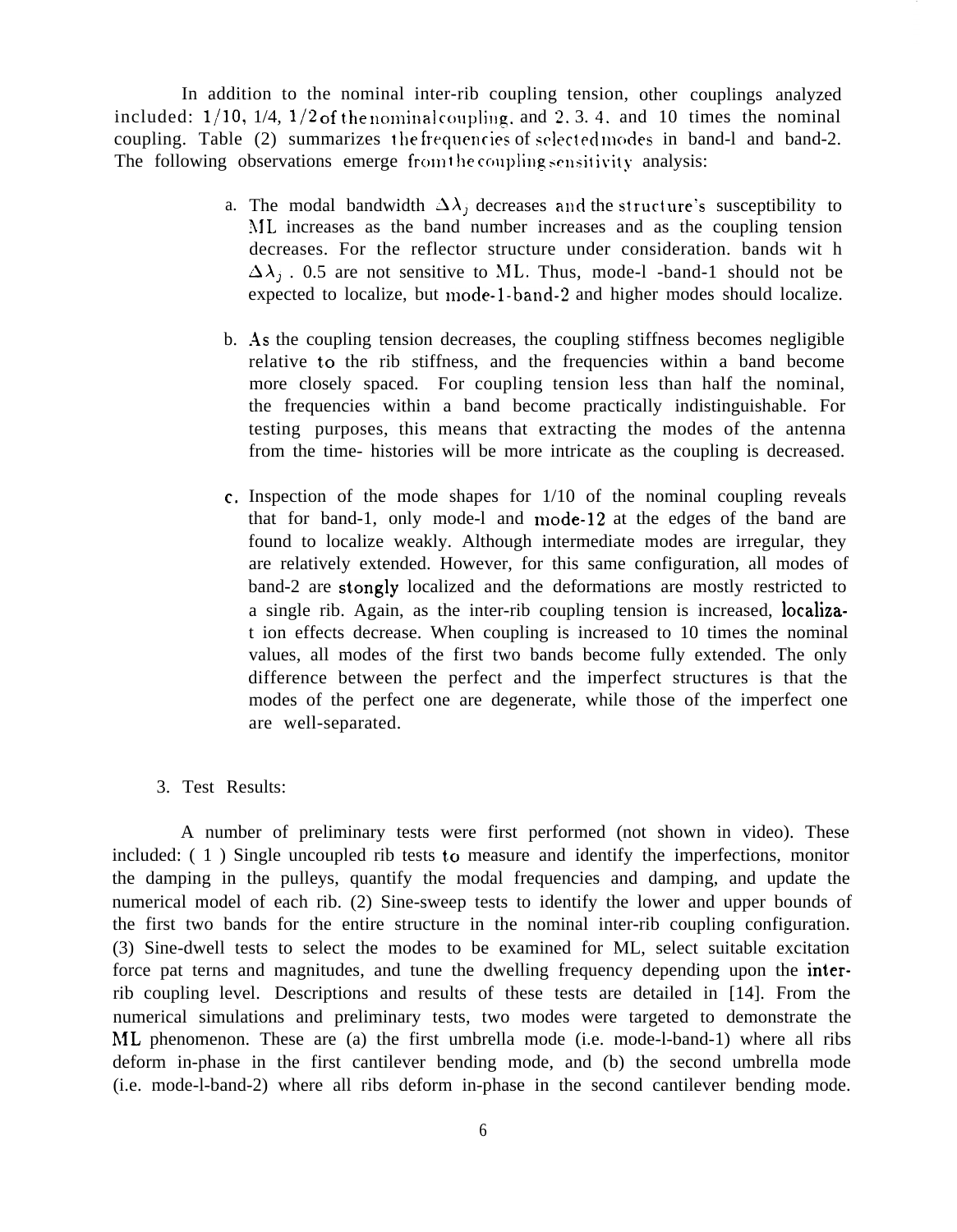In both cases all ribs were excited sinusoidally in-phase with the same amplitude. Even though this excitation pattern matches the ideal response of the structure the experiments still showed that localization occured.

,.

a. Localization of the First Umbrella Mode (Mode- 1-Band-l ):

The first umbrella mode was excited in the nominal coupling configuration with all force actuators tuned in-phase to  $0.22$  Hz. Modal damping was relatively high, about 2.0'70. The response evident. in the video shows that localization is weak; only slight, deviation from the ideal uniform response is apparent. The same was predicted from the numerical simulations in Sec.III-2. Similar results (not shown) were also found for  $1/4$  and 3 times the coupling tension. The combination of the relatively large bandwidth  $(\Delta\lambda_1 = 1.19)$  and high modal damping appear to be responsible for the weak localization of band-1 modes.

b. Localization of The Second Umbrella Mode (Mode-1-Band-2):

As identified from the sine-sweep tests, the second umbrella mode was excited in the nominal coupling configuration with all force actuators tuned in-phase to  $1.47$  Hz. Modal damping was found to be about 0.7%, and the width of band-2 was predicted to be about 0.11 . The video shows that localization is strong in this mode. Instead of the ideal uniform behavior, the deformation is mostly confined to ribs #5 through #9, with predominent motions in ribs #6 and #9. All other ribs have very little elastic motion, and are just moving relatively rigidly along with the base excitaion at the hub. Another way to visualize the degree of modal disorder in real-time, is by observing the relative magnitude of the displacement-time histories displayed on the monitor for different ribs. For example, notice in the video that the displacement responses of ribs #1 and #12 are much smaller than ribs #6 and #9.

When the nominal coupling tension was reduced to  $1/4$  its original value,  $3$ ill  $\rightarrow$ the frequency of the second umbrella mode increased only slightly (from 1.47 Hz to 1.47s Hz), but the degree of localization increased dramatically. The video shows the modal response confined to ribs ##6 and #9, with all other ribs almost stat ionary. On the monitor. one can observe the much  $5$ *hil* . smaller response time-history at ribs  $#1$  and  $#12$  compared to ribs  $#6$ and #9.

Finally, when the inter-rib coupling tension is increased to 3 times the nominal values, the frequency of the same mode decreased from 1.47 Hz to 1.43 Hz and the modal damping increased slightly to  $0.8\%$ . But now localization is only marginal. This was also predicted by the simulations  $5+111.5$ 

 $JiiI - I$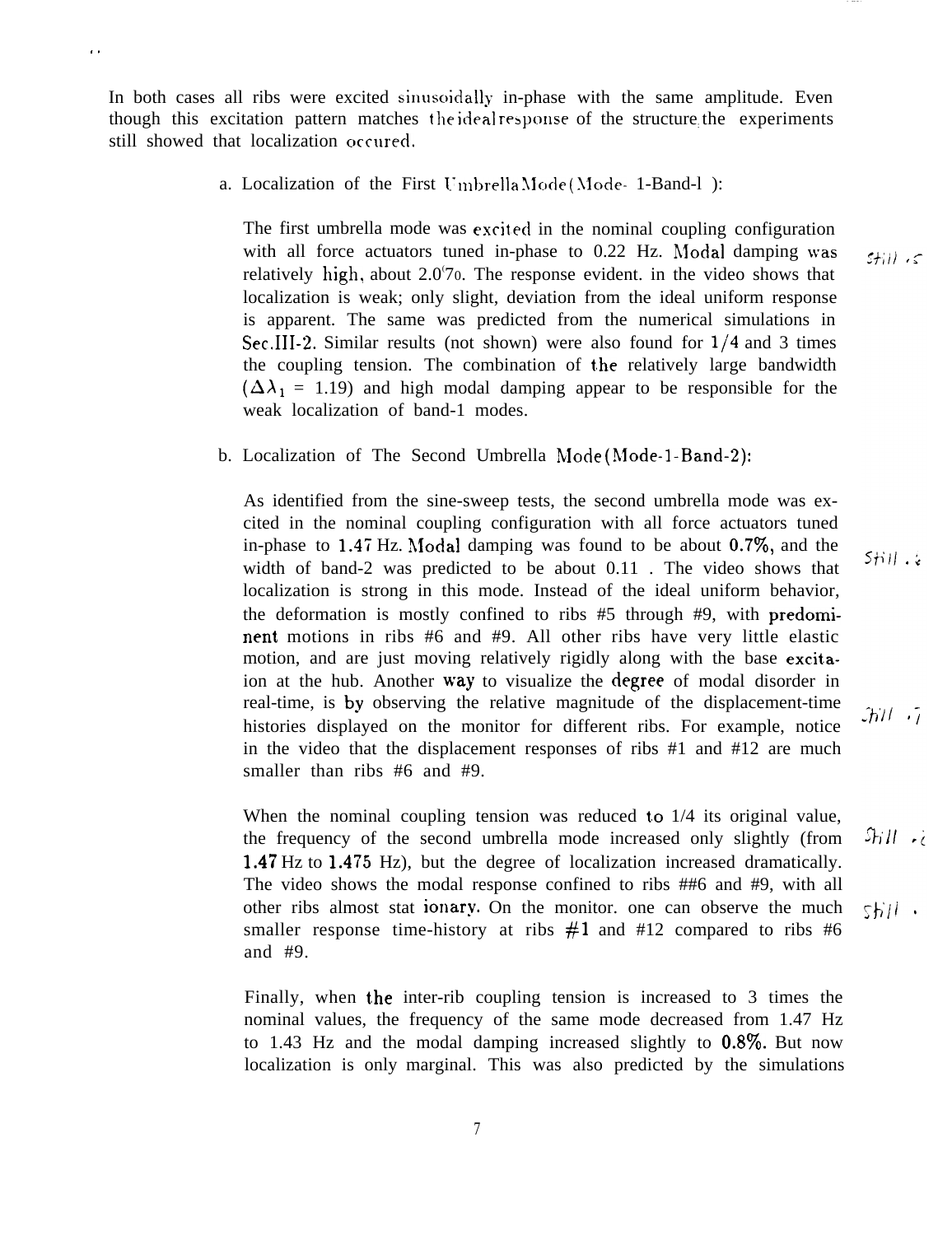in Sec. III-2. As the video shows, ribs  $#6$  and #9 which were strongly  $[75]$ <sup>111</sup> localized under 1/4 coupling, now have approximately the same level of  $\frac{1}{2}$  " response as the other ribs.

Further tests have also shown that the degree of localization is a function of the excitation level. In the last test shown in the video, the second  $\frac{1}{2}$   $\frac{1}{12}$ umbrella mode was excited again - but this time at twice the force level of the previous tests. Higher excit at ion induced non-linear deformations and increased damping due to air drag, and occasional banging of the counterweights against the pulleys. The result was a decreased localization. Interestingly, when the excitation force was decreased to half the original amount, the degree of localization also decreased, apparently due to low level friction and stiction in the pulleys.

# IV. SIMULATION - TEST CORRELATIONS

. .

To investigate the correlation between the ML observed in the test structure and the predicted behavior, we consider for comparison the results of tests conducted at the original excitation force level of  $0.5N$ . These are judged to be least affected by measurement noise and by non-linear response of the structure and suspension mechanism. We also note that the numerical model did not include damping directly in the dynamic equation of motion, which could have some effect on the prediction of both ML and the response of closely-spaced modes.

('comparison of the analysis and test frequencies is given in Table (3) for the first two umbrella modes (i.e mode-l -band-1 and mode-l-band-2) for various levels of inter-rib coupling tensions. For the nominal coupling, the frequencies of these two modes match exactly, and they differ by only  $2\%$  for mode- 1-band-1 and  $0.5\%$  for mode- 1-band-2 for other coupling configurations. The excellent correlation is due in part to the method of incorporating the rib properties found from the single-rib tests in the full structural model.

The normalized numerical and experimental shapes for mode-l-band-1 and mode-1 -band-2 at nominal coupling are compared in Fig. (4). Minor discrepancies between the numerical and experimental mode shapes arose when the modes were spaced less than  $0.01$  Hz apart, which is also the spectral accuracy of the measured data. Using modal superposition, it was shown  $\left(14\right)$  that for band-2, with coupling equal or less than the nominal. MODE-ID identified the sum of the first two closely-spaced modes of the band. Slight differences remain in the amount of deformations observed in the quasi-stationary ribs, typically ribs #10 through #4, and the portion of localized response shared by ribs  $#6$  and #9. The extent of discrepancy, although small, appears to be a function of damping and nonlinearities induced by the excitation force level used in the sine-test.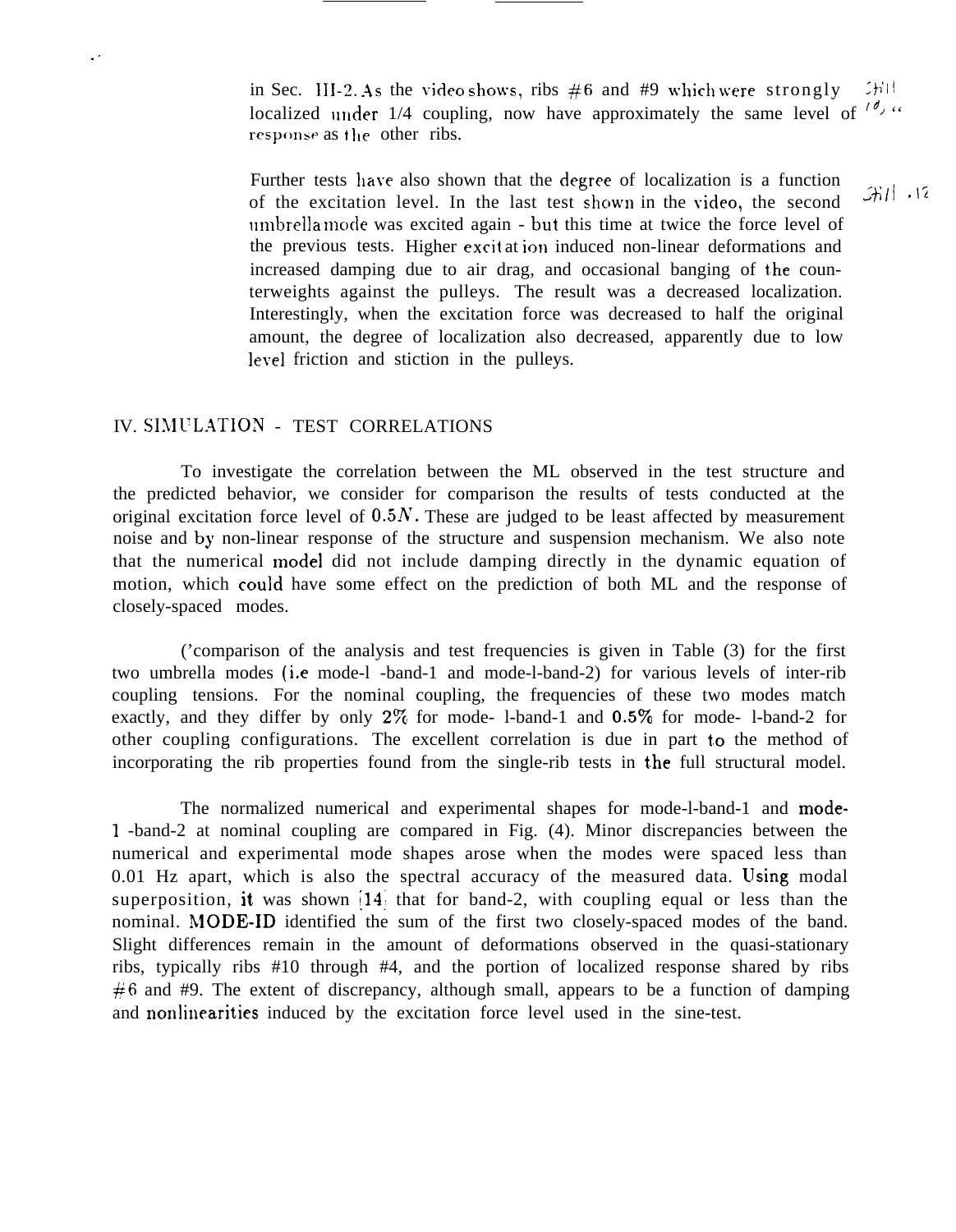# V. SUMMARY AND CONCLUSIONS

The experiments described herein validated the mode localization theory on a relatively complex space-like structure, and confirmed t hat t he phenomenon could be predicted using relatively simple numerical model. The video results showed that realistic looselycoupled, periodic structures, with small imperfections in the quasi-identical components, could suffer large deviations from the expected ideal response. In extreme cases. the modal energy could be confined to a single component and may result in nigher stresses than expected. Higher modal bands are more Susceptible to localization. Larger amounts of damping, inter-component coupling, and deviation from the perfect similitude among components can reduce the strength of localization. By necessity, however, it is not always possible to retain all these characteristics in large, lightweight precision space structures. This makes them more susceptible to localization. Thus, to limit potential future mission failures, it is important to investigate how ML could be mitigated by passive or active means. The phenomenon should be considered in the design of control systems, and included in the uncertainty modelling of the system's dynamics.

# VI. REFERENCES

- 1, C,H. Hodges and J. Woodhouse, "Vibration Isolation from Irregularity in a Nearly Periodic Structure: Theory and Measurements". Journal of the Acoustical Society of America, Vol. 74, 3, 1983, pp. 894-905.
- 2. C. Pierre, D.M. Tang, and E.H. Dowell, "Localized Vibrations of Disordered Multispan Beams: Theory and Experiment.", AIAA Journal, Vol. 25, 9, Sept. 1987, pp. 1249-1257.
- 3. 0.0. Bendiksen, "Mode Localization Phenomena in Large Space Structures", AIAA Journal, Vol. 25, 9, Sept. 1987, pp.1241-1248,
- 4. P.J. Cornwell and 0.0. Bendiksen, "Forced Vibration in Large Space Reflectors with Localized Modes", Proc. of the 30th AIAA SDM Conf,, Mobile, AL, April 1989, Paper No. 89-1180-CP.
- .5. P.J. Cornwell and 0.0. Bendiksen, "A Numerical Study of Vibration Localization in Disordered Cyclic Structures", Proc. of the 30th AIAA SDM Conf., Mobile, AL, Apr. 1989, Paper No, 89-1181-CP.

.

6. P.D. Cha and C. Pierre, "Vibration Localization by Disorder in Assemblies of Mono-Coupled, Multi-Mode Component Systems", Proc. of the 31st AIAA Dynamics Specialists Conf., Long Beach, CA, Apr. 1990, Paper No. 90-1213-CP.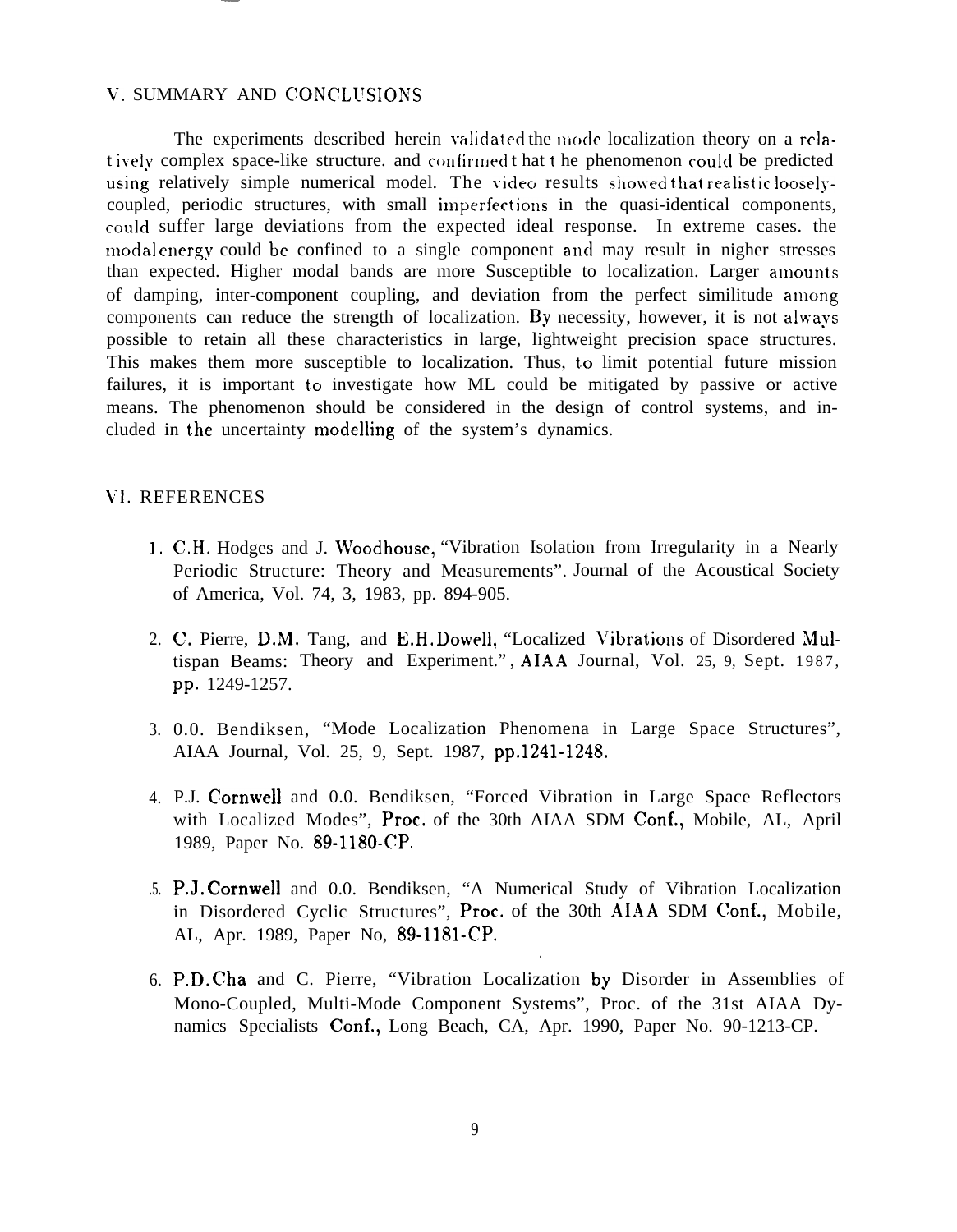- 7. S.D. Lust, P.P. Friedmann. and 0.0. Bendiksen, " node Localization in Multi-Span Beams", Proc, of the 31st .41.4.4 Dynamics Specialists Conf.. Long Beach, CA. Apr. 1990, Paper No. 90-1214 - CP.
- 8. S.D. Lust, P.P. Fried mann, and 0.0. Bendiksen, "Free and Forced Response of Nearly Periodic Mult i-Span Beams and Multi-Bay Trusses". Proc. of the 32nd  $AIAASDM$  Conf., Baltimore, MD. Apr. 1991. Paper No. 91-0999 -('p.
- 9. M.B. Levine- West and M.A. Salama, "Mode Localization Experiments on a Ribbed Antenna", Proc. of the 33rd AIAASDMConf., Dallas, 'TX, Apr. 1992, Paper No. 92-2453-CP.
- 10. E.W. Montroll and R.B. Potts, "Effect of Deffects on Lattice Vibrations", Physical Review, Vol. 100, 1955, pp. .525 -543.
- 11. P.W. Anderson, "Absence of Diffusion in Certain Random Lattices", Physical Review, Vol. 109, 1958, pp. 1492-1505.
- 12. R.R. Craig, Jr., Y.T. Chung, and M.A. Blair, "Modal Vector Estimation for Closely-Spaced Frequency Modes", Proc.. of the 3rd International Modal Analysis Conf., Orlando, FL, 1985.
- 13. H.C. Vivian et al., "Flexible Structure Control Laboratory Development and Technology Demonstration", JPL Publication 88-29, Oct. 1989.
- 14. M.B. Levine and M.A. Salama, "Experimental Investigation of the Mode Localization Phenomenon", JPL Internal Report D-8767, Sept. 1991.
- 15. J.L, Beck, "Statistical System Identification of Structures", Proc. ASCE International Conf. on Structural Safety and Reliability, San Francisco, CA, Aug. 1989.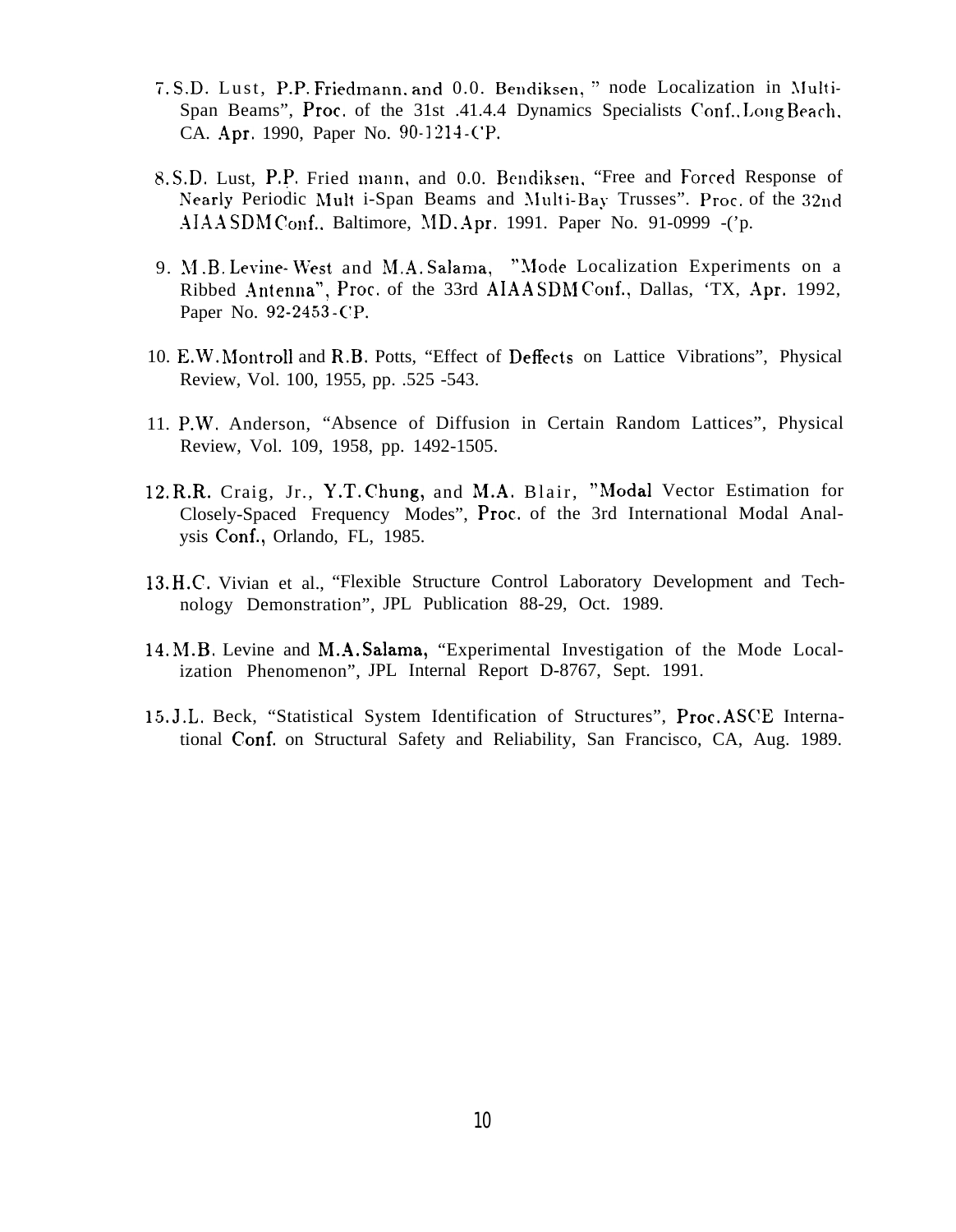|      | Modal Frequency $(Hz)$ |           |               |                |  |  |
|------|------------------------|-----------|---------------|----------------|--|--|
| Mode | Band-1                 |           | Band-2        |                |  |  |
|      | Ideal                  | Imperfect | <b>Ideal</b>  | Imperfect      |  |  |
|      | 0.220                  | 0.216     | 1.516         | 1.473          |  |  |
| 2    |                        |           | つつ            | 1.519<br>1.479 |  |  |
| 3    | 0.228                  | 0.225     | 1.519         | 1.491          |  |  |
| 4    | 0.249                  | 0.246     | 1.526         | 1.493          |  |  |
| 5    | 0.249                  | 0.247     | 1.526         | 1.499          |  |  |
| 6    | 0.275                  | 0.270     | 1.536         | 1.503          |  |  |
| 7    | 0.275                  | 0.273     | 1.536         | 1.506          |  |  |
| 8    | 0.299                  | 0.294     | 1.545         | 1.509          |  |  |
| 9    | 0.299                  | 0.296     | 1.545         | 1.518          |  |  |
| 10   | 0.315                  | 0.309     | 1.552         | 1.525          |  |  |
|      |                        |           | 0373<br>1.552 | 1.534          |  |  |
| 12   | 0.321                  | ドイン       | 1.555         | 1.555          |  |  |

Table 1. Band-1 and Band-2 modal frequencies of the numerical 12-rib antenna model at **nominal** inter-rib coupling with no structural imperfections (all ribs have Rib #1 properties), and with **measured** small imperfections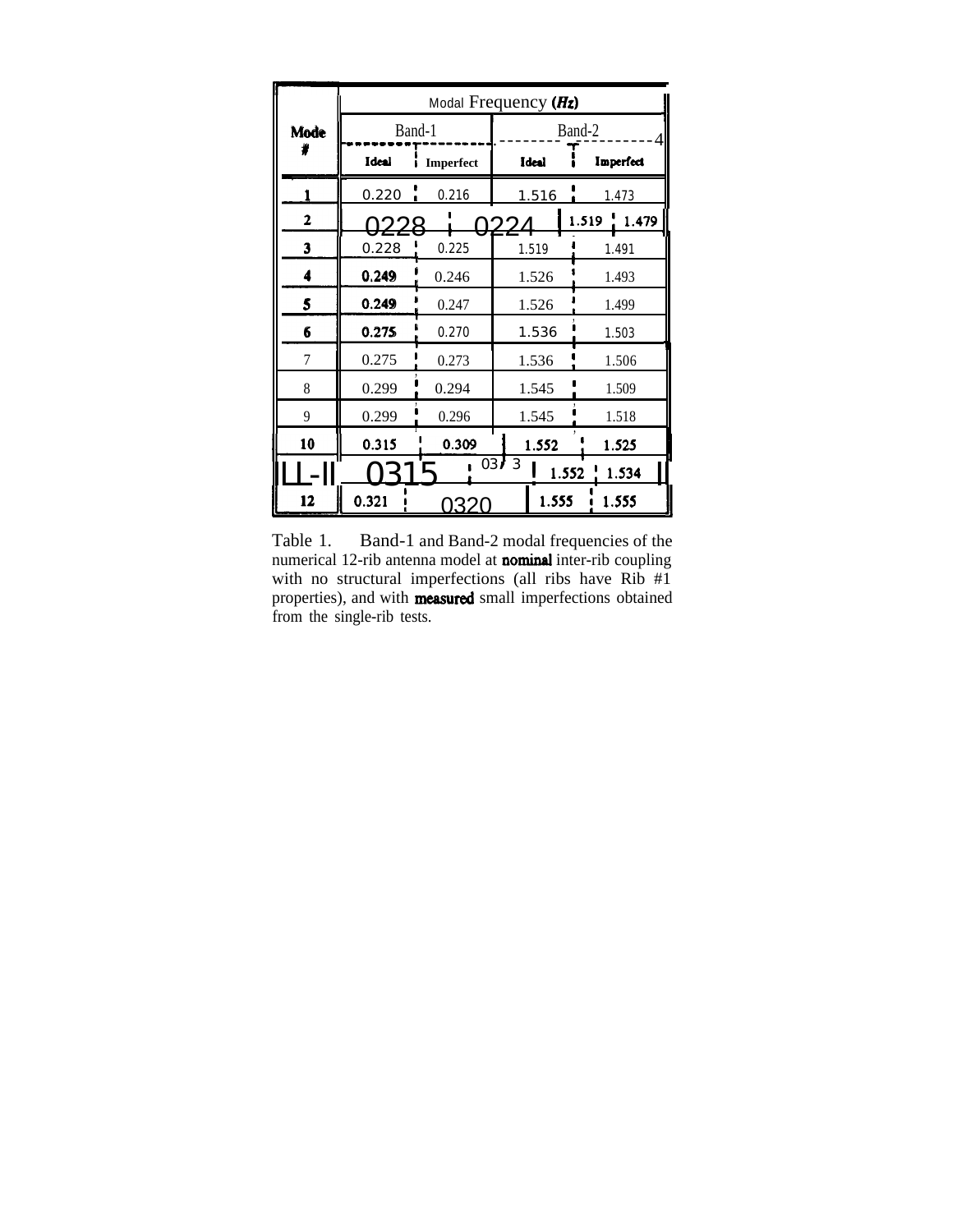| <b>COUPL'G</b><br><b>TENSION</b> | <b>BAND-1</b> MODE #                                                    |       |       | BAND-2 MODE # |       |       |       |       |
|----------------------------------|-------------------------------------------------------------------------|-------|-------|---------------|-------|-------|-------|-------|
|                                  |                                                                         | 2     | 3     | 12            | 1     | 2     | 3     | 12    |
| zero                             | 0.230                                                                   | 0.230 | 0.230 | 0.246         | 1.480 | 1.487 | 1.489 | 1.549 |
| 10%                              | 0.230                                                                   | 0.231 | 0.233 | 0.252         | 1.480 | 1.487 | 1.490 | 1.550 |
| I<br>25%                         | 0.228                                                                   | 0.231 | 0.233 | 0.264         | 1.480 | 1.486 | 1.490 | 1.550 |
| 50%                              | 0.224                                                                   | 0.229 | 0.231 | 0.284         | 1.478 | 1.483 | 1.492 | 1.552 |
| nominal                          | 0.216                                                                   | 0.224 | 0.225 | 0.320         | 1.473 | 1.479 | 1.491 | 1.555 |
| x2                               | 0.196                                                                   | 0.213 | 0.214 | 0.377         | 1.458 | 1.469 | 1.476 | 1.563 |
| x3                               | 0.173                                                                   | 0.200 | 0.201 | 0.422         | 1.442 | 1.456 | 1.461 | 1.573 |
| x4                               | 0.147                                                                   | 0.185 | 0.186 | 0.459         | 1.425 | 1.441 | 1.446 | 1.583 |
| X10                              | $0.095$ 0.095 0.714 1.317 1.347<br>1.355<br>$\cdot^{\ast\ast}$<br>1.725 |       |       |               |       |       |       |       |
|                                  |                                                                         |       |       |               |       |       |       |       |

Table 2. Sensitivity analysis of selected modal frequencies  $(Hz)$  of the 12-rib flexible antenna model with existing structural imperfections (< 4%) as a function of the inter-rib coupling tension. The nominal coupling tension is 4.45 N (1.0 *lbf*) at the outer-wire connection location and 2.22  $N(0.5 lb)$  at the inner-wire connection location.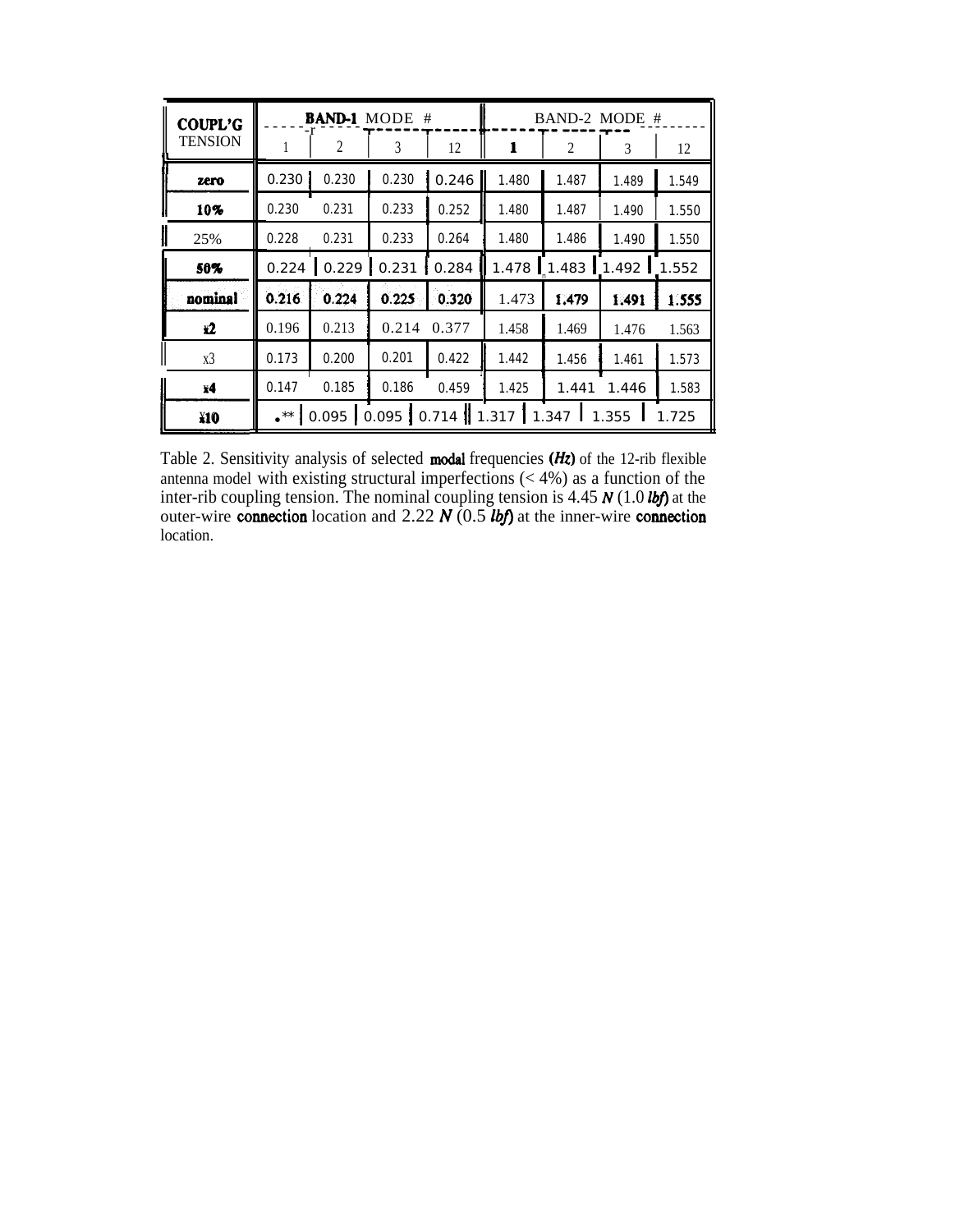| <b>RATIO</b><br>ОF                | <b>1ª UMBRELLA MODE</b><br>(rib Id-bending) |                                                     |                    | 2 <sup>m</sup> UMBRELLA MODE<br>(rib 2 <sup>od</sup> -bending) |                                                     |                    |
|-----------------------------------|---------------------------------------------|-----------------------------------------------------|--------------------|----------------------------------------------------------------|-----------------------------------------------------|--------------------|
| <b>NOMINAL</b><br><b>COUPLING</b> | F.E.M.<br><b>MODEL</b>                      | <b>EXPERIMENT</b><br><b>REPEAT</b><br><b>ORIG'L</b> |                    | F.E.M.<br><b>MODEL</b>                                         | <b>EXPERIMENT</b><br><b>REPEAT</b><br><b>ORIG'L</b> |                    |
| no wires                          | 0.230                                       | 0.235<br>$(1.3\%)$                                  |                    | 1.480                                                          | 1.490<br>$(0.9\%)$                                  |                    |
| 2s %                              | 0.228                                       | 0.22S<br>$(2.7\%)$                                  | 0.228<br>$(2.6\%)$ | 1.480                                                          | 1.477<br>$(0.8\%)$                                  | 1.475<br>$(0.7\%)$ |
| nominal                           | 0.216                                       | 0.216<br>$(2.6\%)$                                  | 0.216<br>$(4.1\%)$ | 1.473                                                          | 1.472<br>$(0.6\%)$                                  | 1.470<br>$(0.4\%)$ |
| x <sub>3</sub>                    | 0.173                                       | 0.159<br>$(1.6\%)$                                  |                    | 1.442                                                          | 1.434<br>$(0.8\%)$                                  |                    |

 $\overline{\phantom{a}}$ 

 $\ddot{\phantom{0}}$  $\hat{\mathbf{r}}$  .

Table 3. Modal **frequencies** (Hz) and damping  $(\%)$  of the umbrella modes for the first two rib-bending modes. Comparison between the numerical model, **and** the identified results for **the** original and repeated **sine-dwel**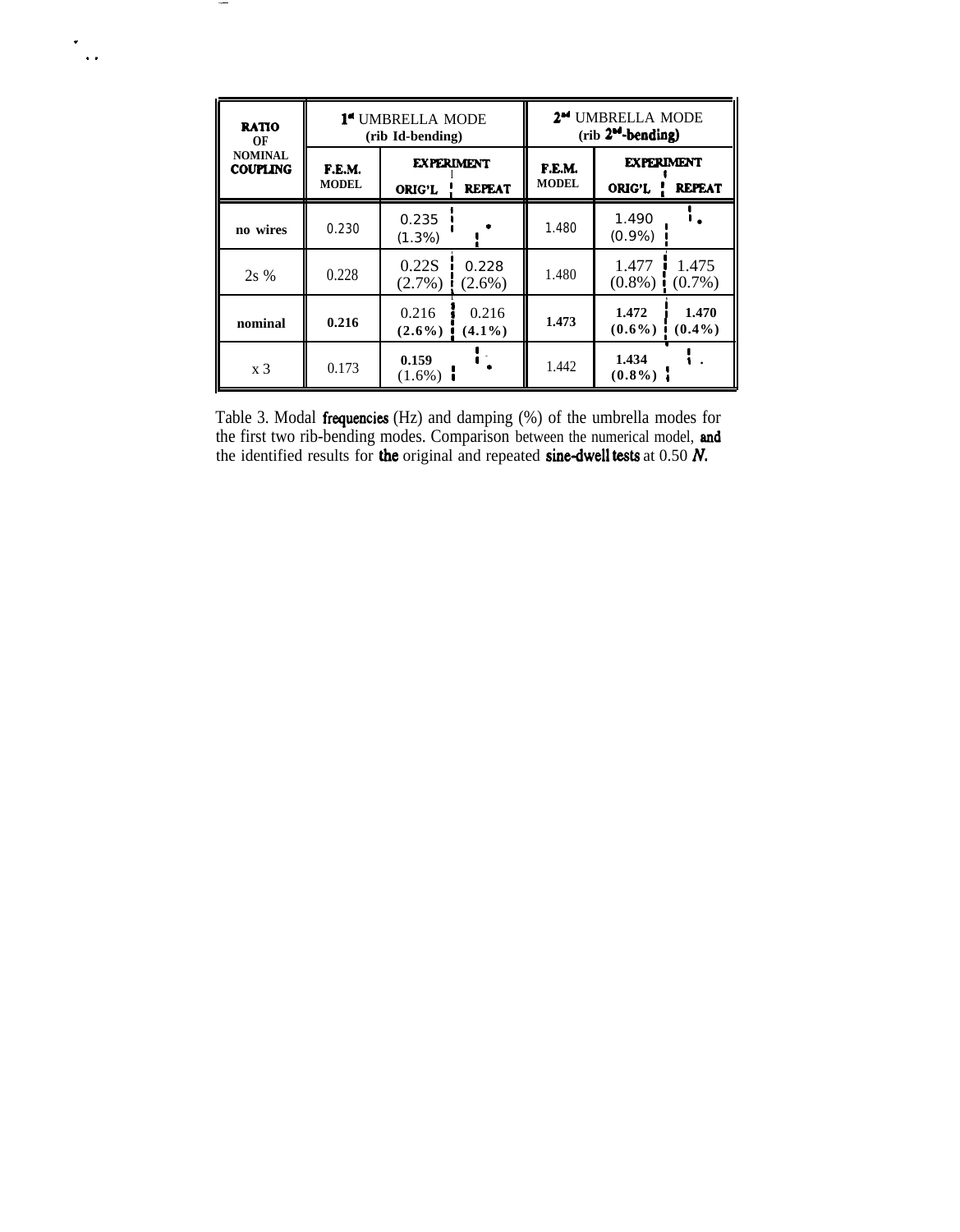# FIGURE TITLES

Figure 1.12-rib antenna testbed struct ureused for ML experiments.

Figure 2. Finite element model of the antenna tesbed structure.

. . .

- Figure 3. Comparison of analysis modes (at nominal coupling) between the perfect structure  $^{5}(a)$  mode-1-band-1,  $^{f=}$  0.228 Hz, (c) mode-1-band-2, f=1.52 Hz], and the structure with measured imperfections  $[(b) \mod 1$ -band-1,  $1=0.216$  Hz. (d) mode-l-band-2.  $f=1.47$  Hz].
- Figure 4. Comparison between the numerical and experimental normalized rib deformations with nominal coupling and 0.5 N excitations: (a) mode-l-band-1, (b) mode-lband-2.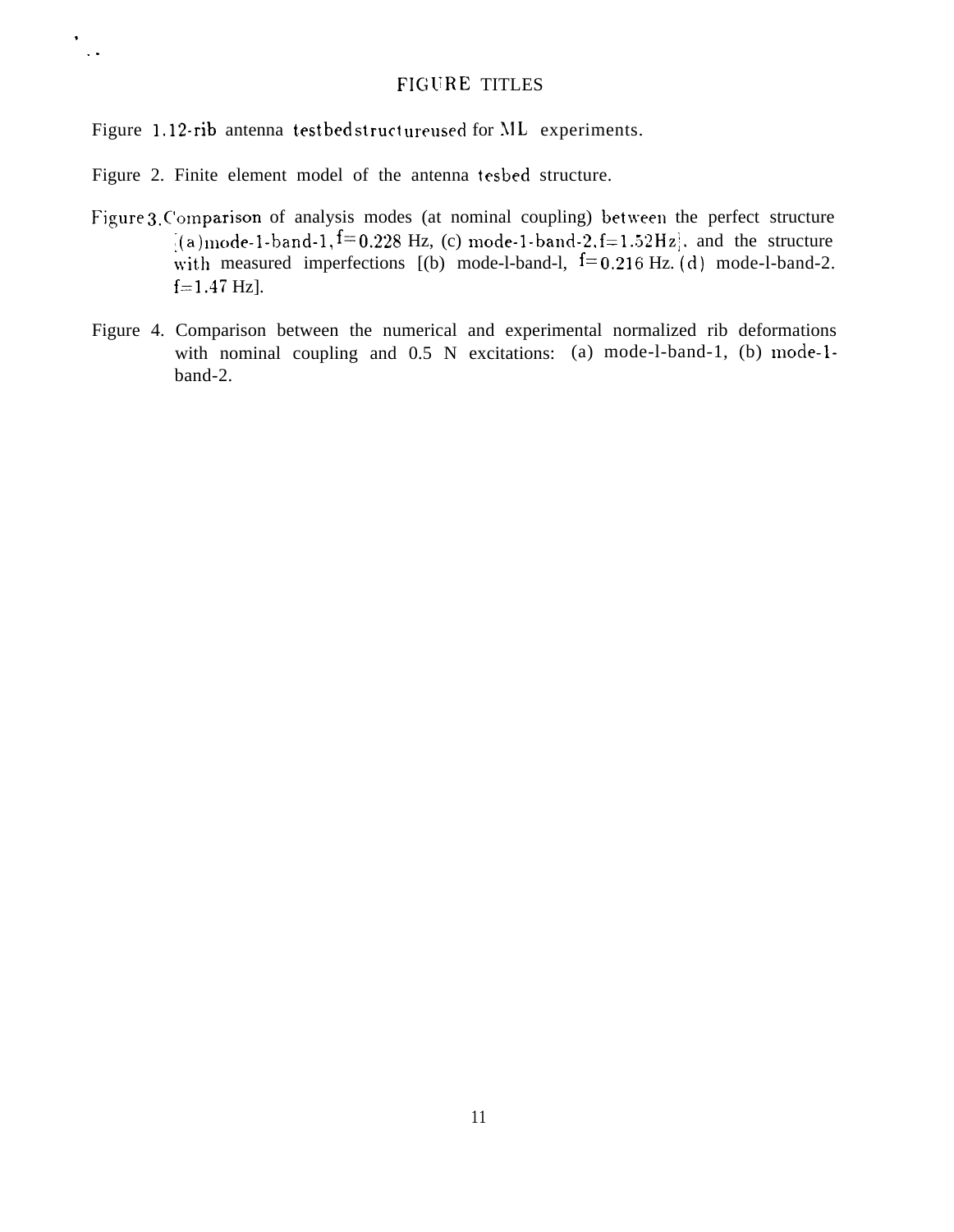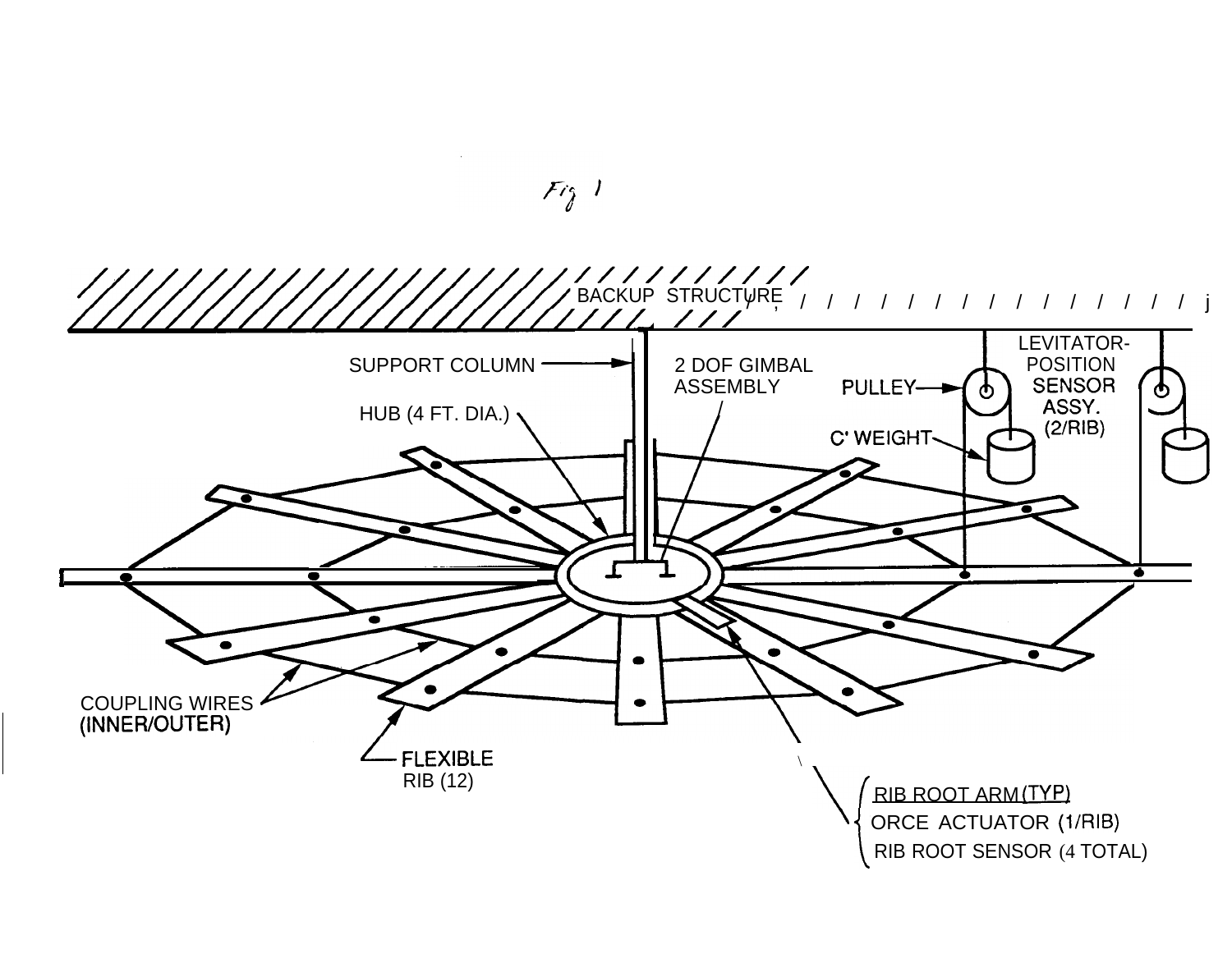

$$
F_{\not\theta}^{\kappa} \not\sim
$$

 $\ddot{\phantom{0}}$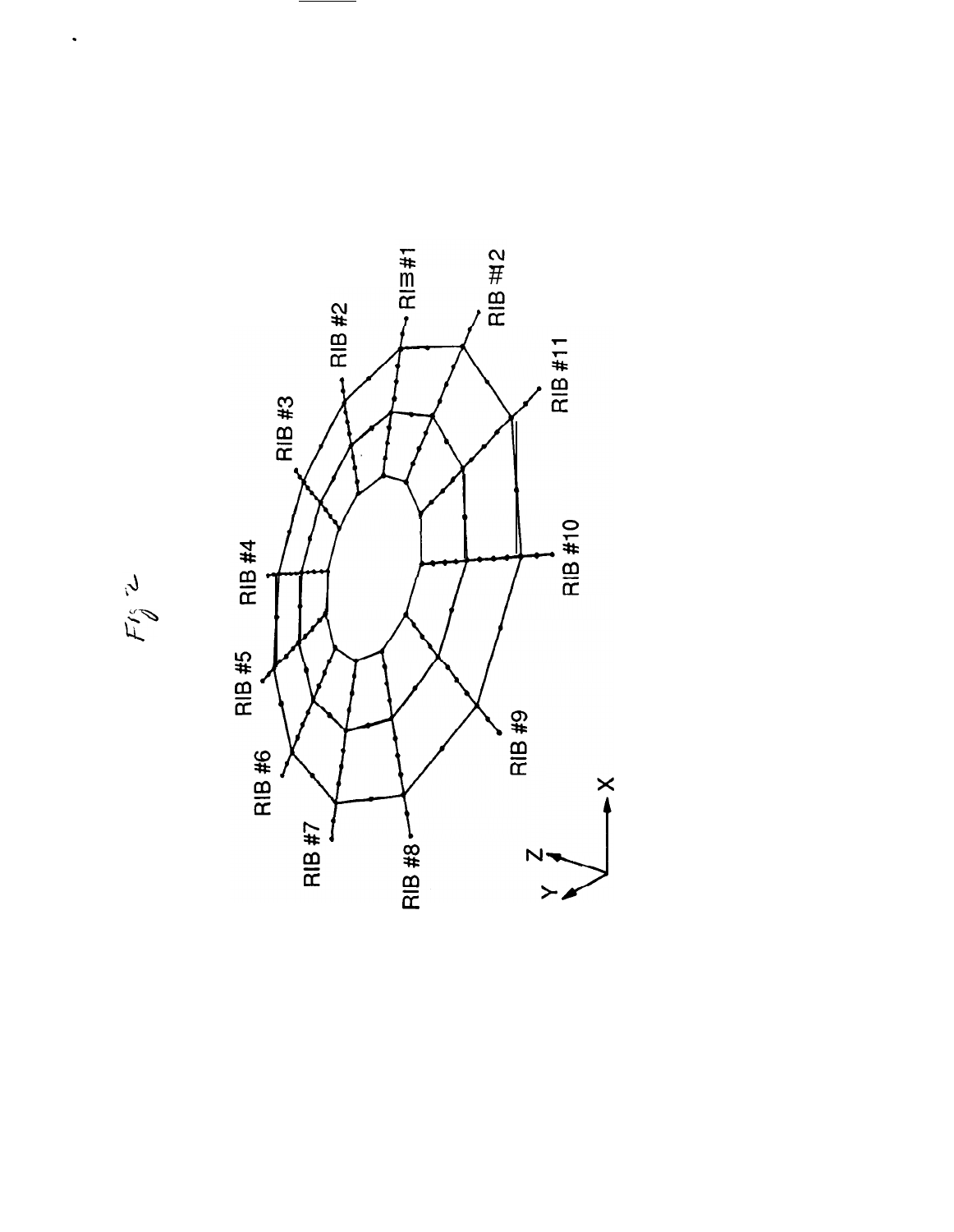